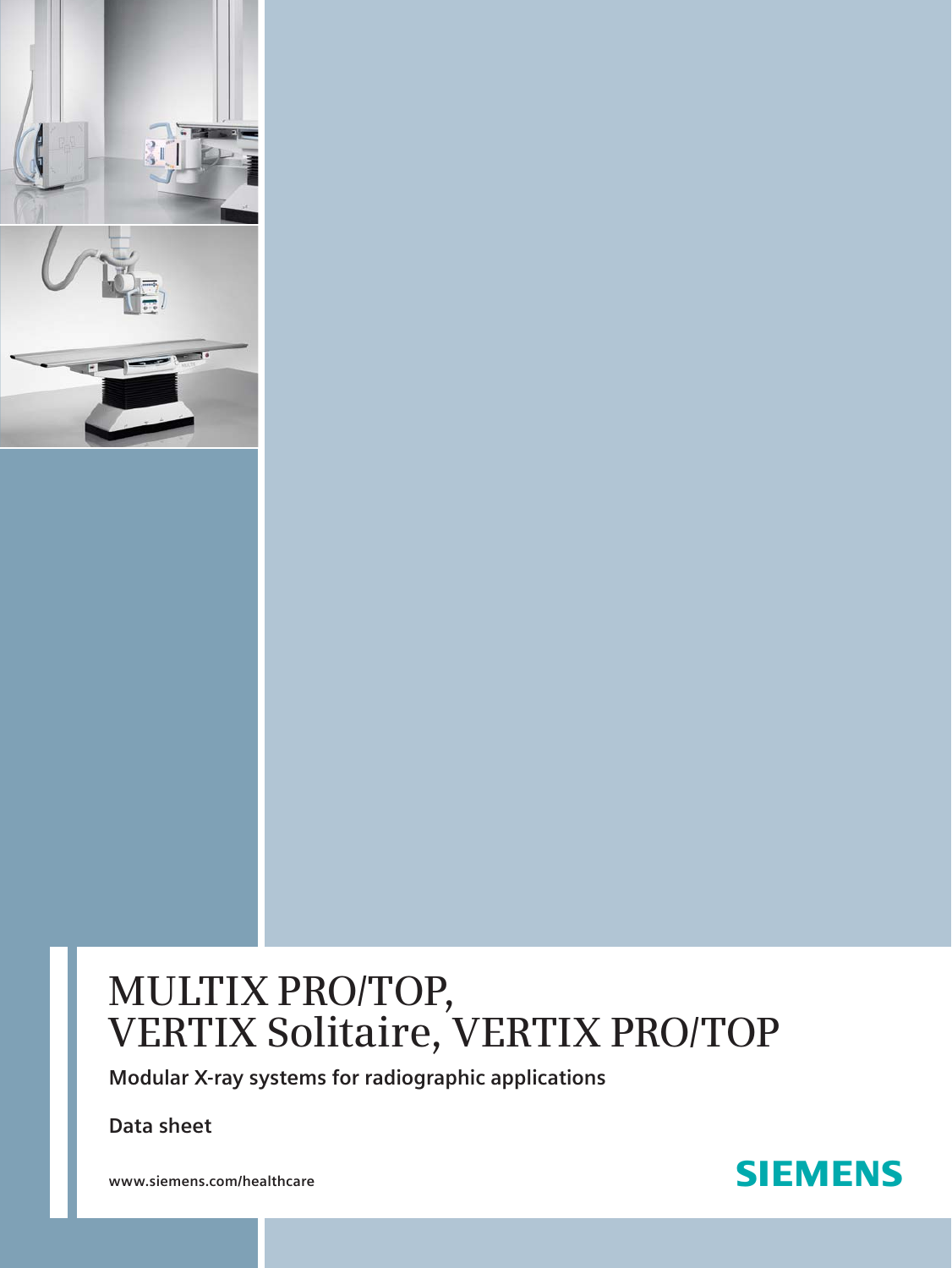### **Modular X-ray systems for radiographic applications**



When it's a question of accurate diagnoses, imaging procedures such as X-ray examinations are still indispensable.

With Siemens, you'll find a reliable partner with more than 100 years of experience in classic radiography – experience from which your hospital or private practice can benefit.

MULTIX TOP and MULTIX PRO for radiographic rooms are prime examples of this experience.

MULTIX radiographic systems feature outstanding image quality with minimal dose and provide a first-rate basis for diagnoses.

They make repeat exposures a thing of the past and get the images to the physician fast.

Radiological technologists will appreciate the system's flexibility and advantages such as simple operation, easy accessibility, and a large range of movement with respect to the X-ray assembly and patient positioning.

The flexibility allows the technologist to concentrate on the patient.

Improved quality of life for all through efficient health care – just as it should be. The MULTIX family of radiographic systems features a modular design that allows you to tailor the configuration to meet your diagnostic needs:

- lungs, skeletal system, trauma
- bedside exposures
- routine, emergency room diagnostics
- orthopedic applications
- tomographic exposures

### **MULTIX Upgrade**

The similar MULTIX TOP and MULTIX PRO systems can be upgraded with a detector and an imaging system. With the addition of the POLYDOROS IT generator, the AXIOM Multix MU offers the same capabilities as the AXIOM Multix MP or MT.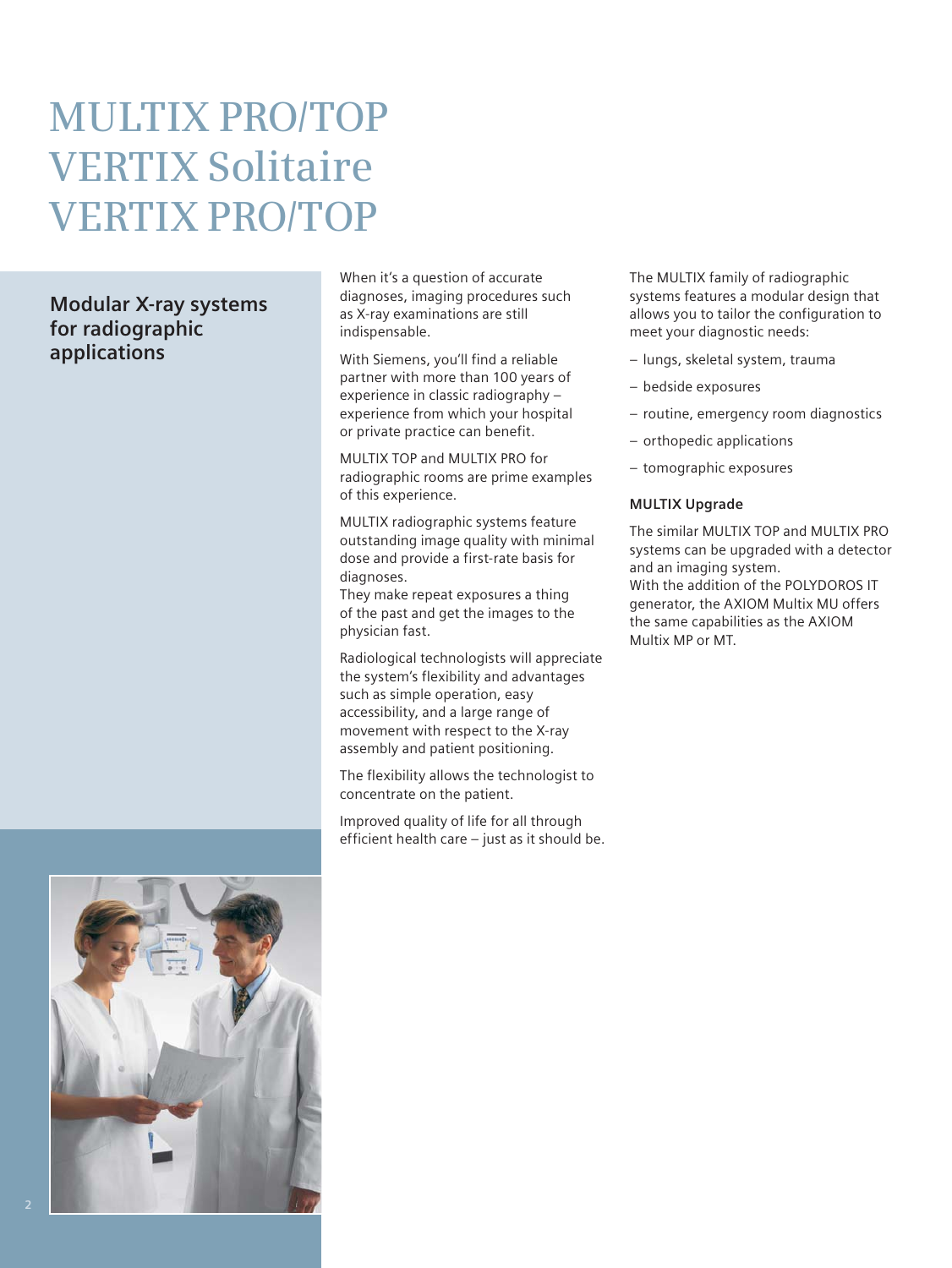| What you need:                                                                                                                                  | Our solution:             |
|-------------------------------------------------------------------------------------------------------------------------------------------------|---------------------------|
| Cost-effective entry-level floor-mounted system<br>with height-adjustable table                                                                 | <b>MULTIX PRO</b>         |
| Floor-mounted solution with height-adjustable table suitable<br>for room heights of 221 cm min., including locking devices                      | Military MULTIX PRO       |
| Floor-mounted system with height-adjustable table and<br>electronic tomography (planigraphy)                                                    | <b>MULTIX PRO P</b>       |
| Ceiling-mounted solution for optimum table access,<br>and adjustable table height                                                               | <b>MULTIX TOP</b>         |
| Ceiling-mounted solution for optimum table access with adjustable<br>table height and electronic tomography (planigraphy)                       | <b>MULTIX TOP P</b>       |
| Ceiling-mounted solution for optimum table access, adjustable table height<br>and ACSS (Automatic Cassette Size Sensing)                        | <b>MULTIX TOP ACSS</b>    |
| Ceiling-mounted solution for optimum table access, adjustable table height,<br>ACSS** and synchronization                                       | <b>MULTIX TOP ACSS N</b>  |
| Ceiling-mounted solution for optimum table access, adjustable table height,<br>ACSS**, and electronic tomography (planigraphy)                  | <b>MULTIX TOP ACCS P</b>  |
| Ceiling-mounted solution for optimum table access, adjustable table height,<br>ACSS**, electronic tomography (planigraphy), and synchronization | <b>MULTIX TOP ACCS PN</b> |
| Ceiling-mounted solution for stand-alone operation                                                                                              | <b>VERTIX Solitaire</b>   |
| In addition:                                                                                                                                    | Our solution:             |
| Bucky wall stand with cassette function with or without ACSS**                                                                                  | <b>VERTIX PRO*</b>        |
| Bucky wall stand with cassette function with or without ACSS**<br>and variable tiltable Bucky tray                                              | <b>VERTIX TOP*</b>        |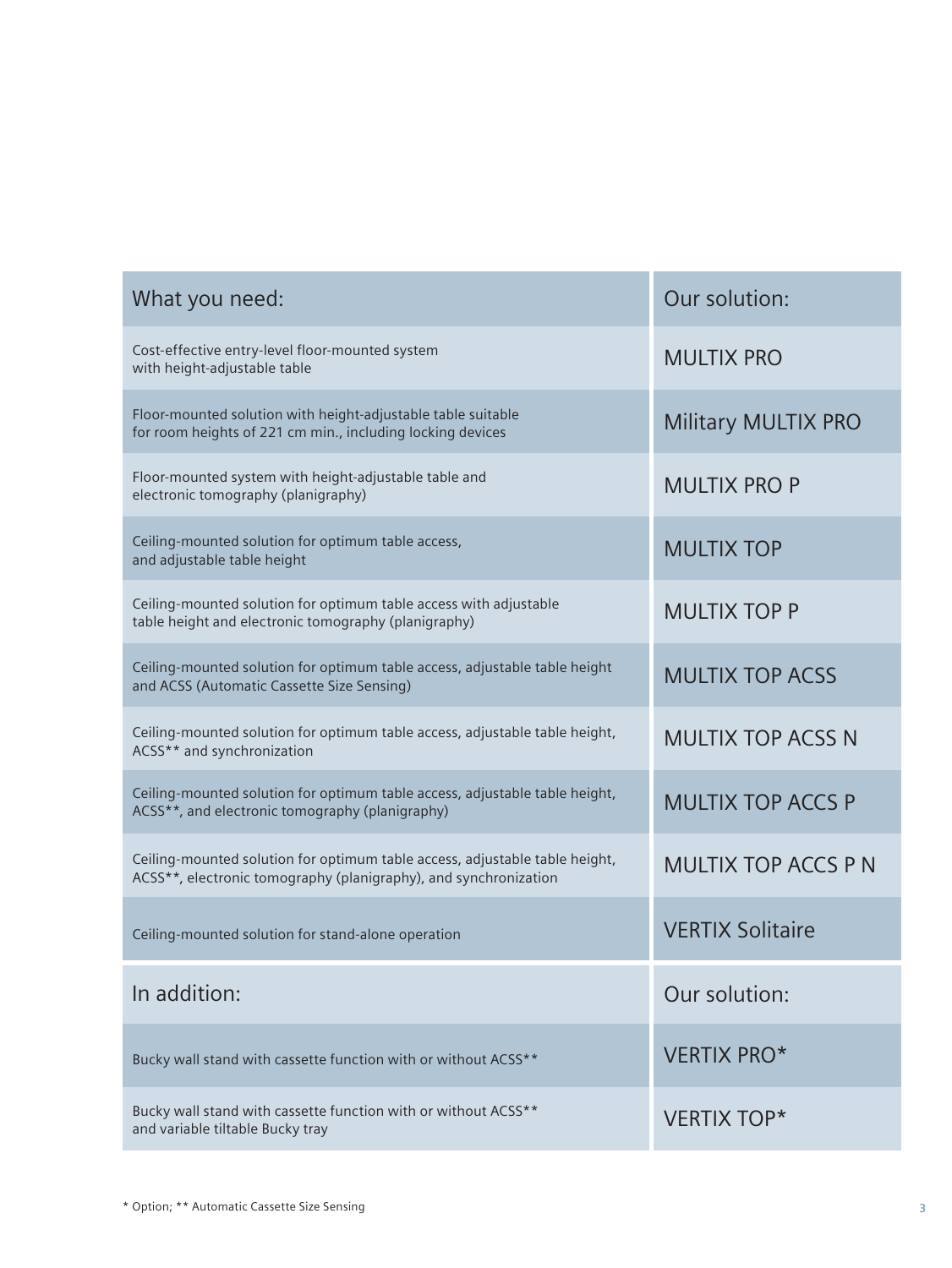# MULTIX PRO/TOP

### **With the focus on the user**

A pleasant atmosphere, comfort, and short examination times are becoming increasingly more important in the radiology department.

This is where our MULTIX systems really shine.

The MULTIX systems were developed in collaboration with an international team of medical professionals.

The MULTIX TOP system is one of the top choices around the world for fast and simple routine exposures of standing, sitting, or recumbent patients.

The slim design of the patient table allows you free access to the patient from all sides.

Experienced medical staff will notice at first glance what a group of radiological technicians described as "a system that was not developed solely by engineers, but was obviously designed in collaboration with medical staff!"

The system is designed to meet your clinical requirements down to the smallest detail.

Its successful system design explains why more than 6,000 MULTIX systems have been sold to date.

Our radiographic systems offer features as standard equipment that are not readily available with most other systems.



### **Ergonomics, simplified operation, and radiation reduction:**

- The table brakes and height adjustment are controlled via a foot kick-switch that you can customize during the installation process.
- Movable components are easy to adjust.
- X-ray tube and Bucky grid movements are operated with one hand.
- Operating controls are arranged according to their frequency of use.
- The operating elements for movement, collimator light, and tomographic parameters are centrally located.
- Patients can be accessed from all sides, particularly when using the TOP versions, thanks to the slim design of the table base.
- The grid can be easily removed for pediatric exams.
- The Bucky tray is ergonomically rounded to avoid sharp edges.
- Patients up to 227 kg (500 lbs.) can be examined.
- Smooth accessory rails are located along the sides of the table; the corners of the table have corner guards.
- The tabletop is available with optional collision sensing
- The standard automatic exposure control (IONTOMAT) helps prevent repeat exposures.
- The ACSS\* cassette function saves time and helps guards against overexposure of the patient.
- The extremely slim patient table with a tabletop-film distance of  $53 \pm 2$  mm is designed with quality in mind.
- The CAREMAX\* dose measurement chamber provides additional radiation information. Upon request, it can be integrated into the collimator with automatic collimation.

#### **A table that gets down to the patient's level.**

- Our radiographic tables offer motorized adjustment, allowing children and injured or handicapped patients to be positioned on the table with ease.
- Patients up to 190 cm (74.8") in height can be examined from head to toe without repositioning.

### **Electronic tomography**

- Electrically controlled tomography without tomographic rods – for rapid and automatic procedures
- Tomographic parameters such as tomographic angle, time, and height can be selected directly at the tube support.
- Motorized adjustable tomographic height (3 mm – 250 mm) can also be indicated on the patient's body via a tomographic height light localizer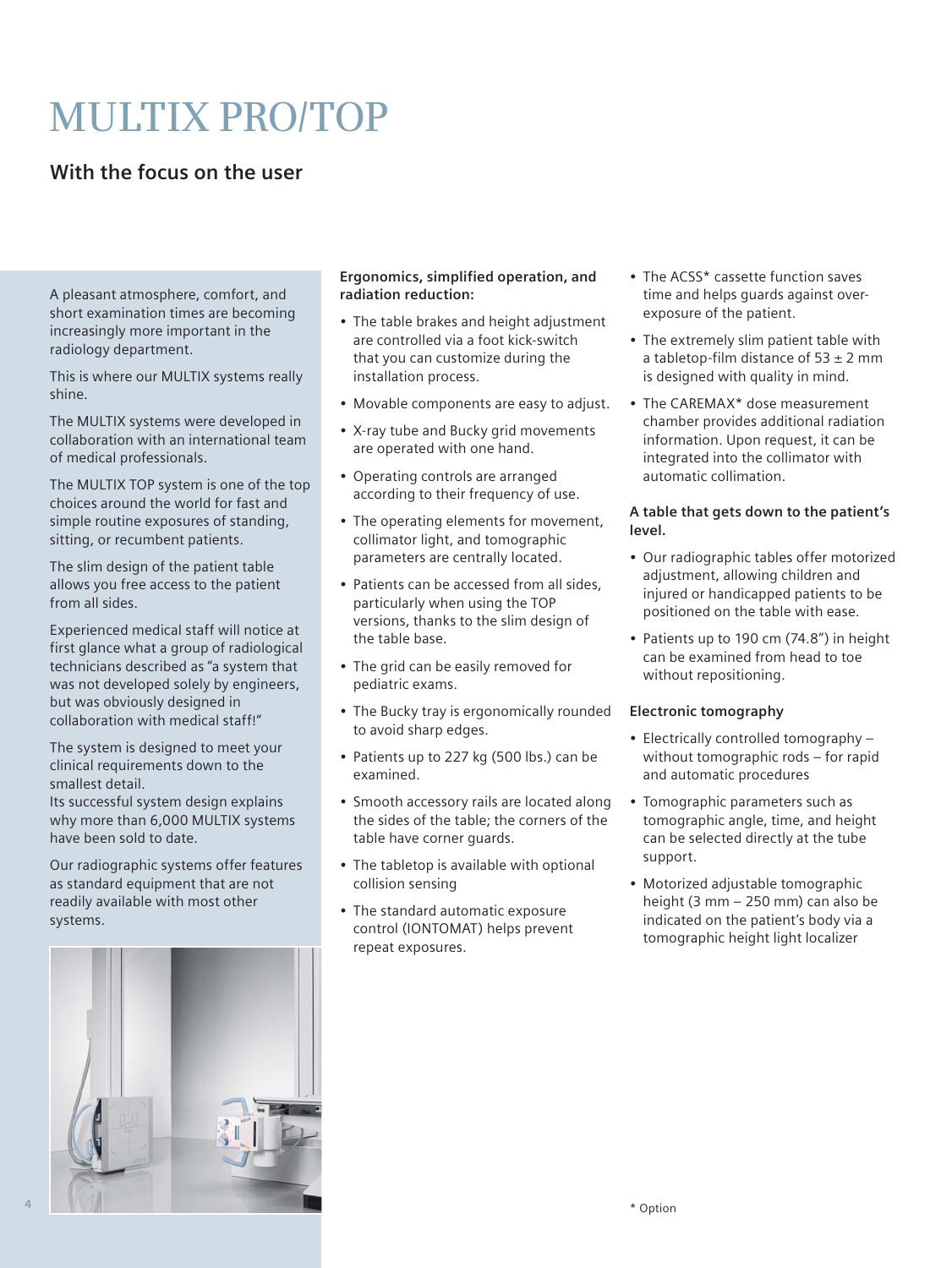# MULTIX PRO/TOP

#### **More cost-effective procedures**

- Proven, system-tested components from Siemens
- Low life-cycle costs
- Simple, ergonomic, accurate patientoriented operation
- High patient throughput
- Standard automatic exposure control

### **Reliable investment for the future through:**

- An upgrade strategy for flat detector integration for the MULTIX TOP systems is available. If you're interested, please contact your Siemens representative.
- Optimal image quality with minimal dose.

### **MULTIX TOP with synchronization**

During synchronization, the ceiling stand automatically follows the table lift and the Bucky wall stand\*.

The synchronization feature can be selected from the table or from the VERTIX TOP\* Bucky wall stand.

You set the SID (source-image distance) of your choice and select synchronization; this remains constant during table movement or height adjustment of the catapult Bucky on the Bucky wall stand.

What does this mean for you? Flexibility and independence, because you need select only one SID setting.

Synchronization can be used to work with the catapult Bucky in the table as well as for free tabletop exposures.

When you select a tomography program on the support arm, the ceiling stand automatically starts at the programmed SID.

#### *MULTIX TOP*



*MULTIX PRO*

\* Option

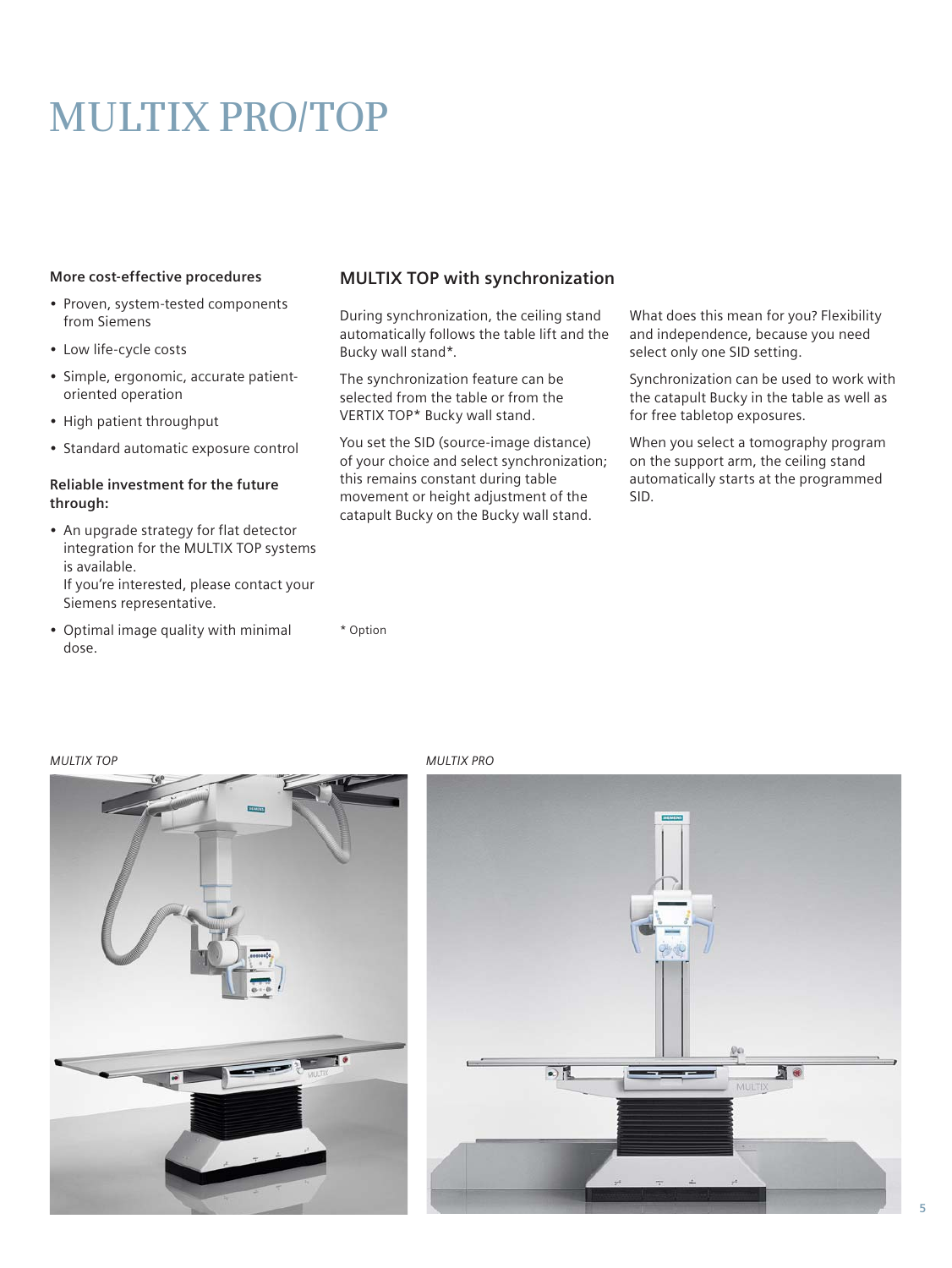# VERTIX Solitaire

### **The flexible lung and skeletal workstation with ceiling stand and Bucky wall stand\***

The VERTIX Solitaire is especially suited for patients positioned on a stretcher and for

bedside exposures (i.e., traumatology). \* Option







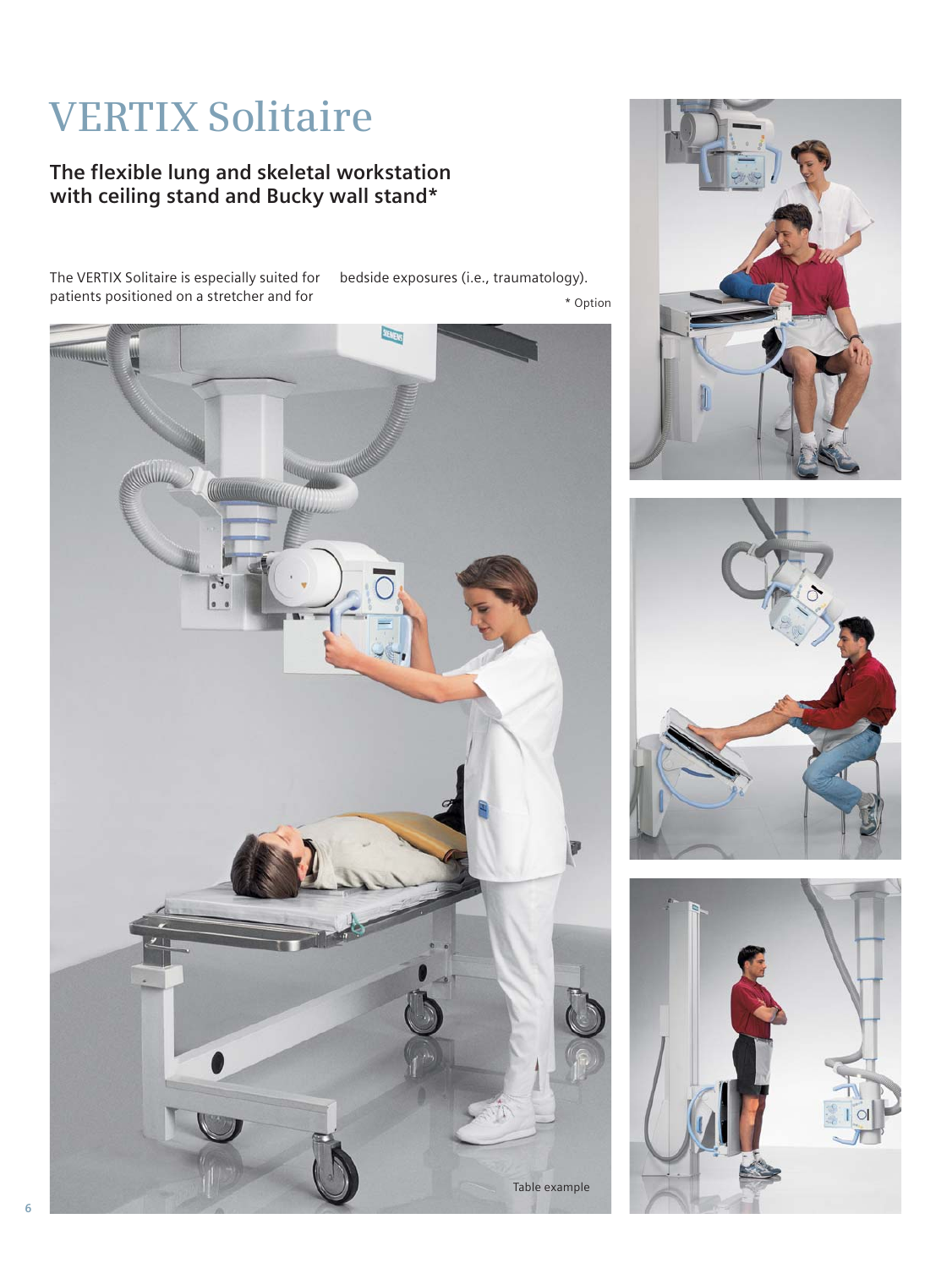# VERTIX PRO/TOP

### **VERTIX PRO\* and VERTIX TOP\* – two Bucky wall stands that expand your diagnostic capabilities**

VERTIX PRO\* and VERTIX TOP\* complement the MULTIX and have been optimized for examinations of the thorax, abdomen, pelvis, skull, spinal column, and extremities.

VERTIX TOP\* offers – in addition to the features above – a Bucky tiltable +  $90^\circ$ to  $-20^\circ$ .

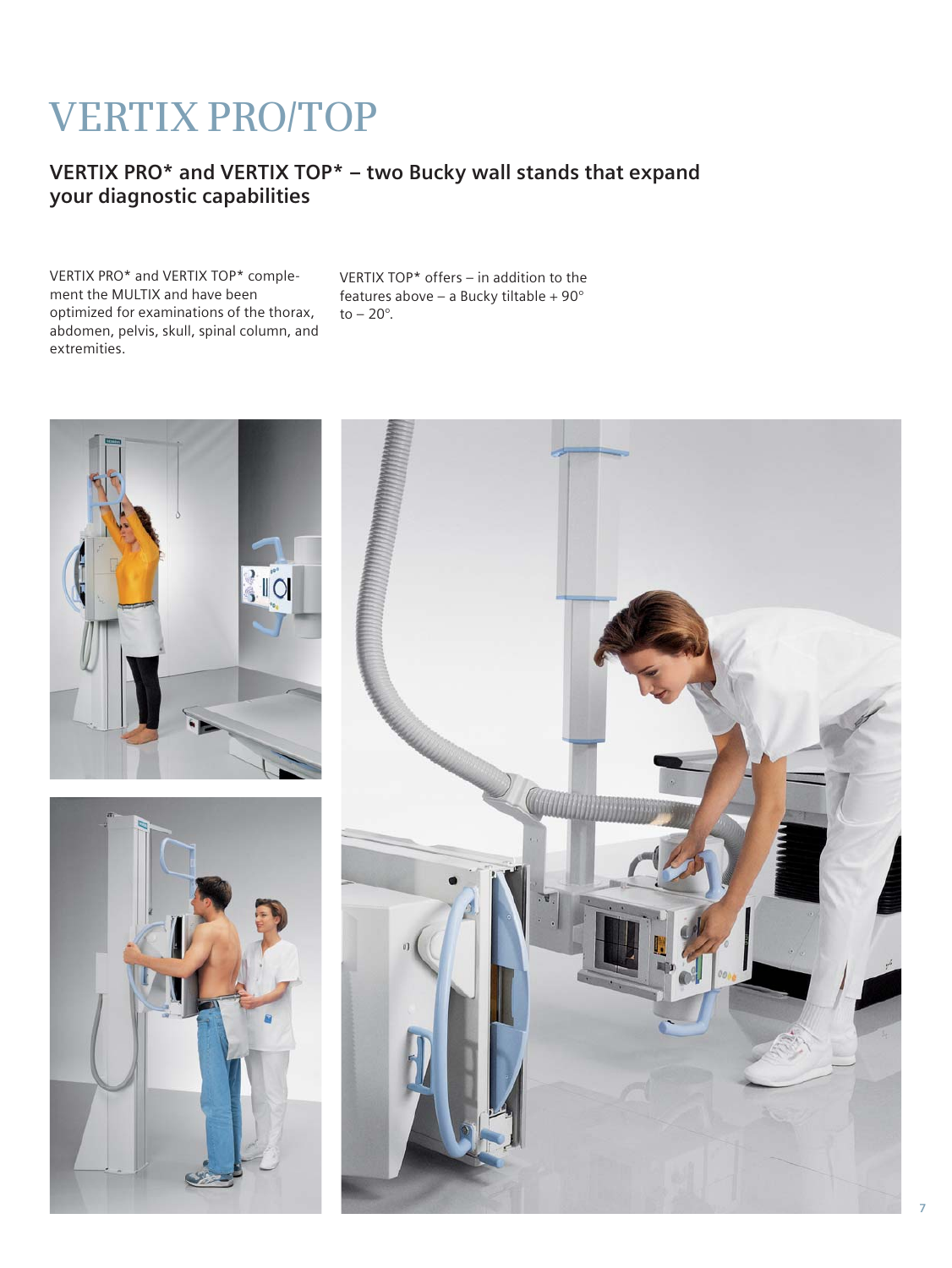# POLYDOROS IT 30 / 55 / 65 / 80

### **The new generation of POLYDOROS generators**

#### **User-friendly operation via membrane keys or touchscreen**

- Directly selectable organ programs via the body regions shown
- Workstation selection is integrated into the organ programs
- Tube load processor includes X-ray pause display
- External manual exposure release



Color touchscreen with 1260 organ programs (with tomo 1680 organ programs)



Membrane keys with 72 organ programs (with tomo 96 organ programs)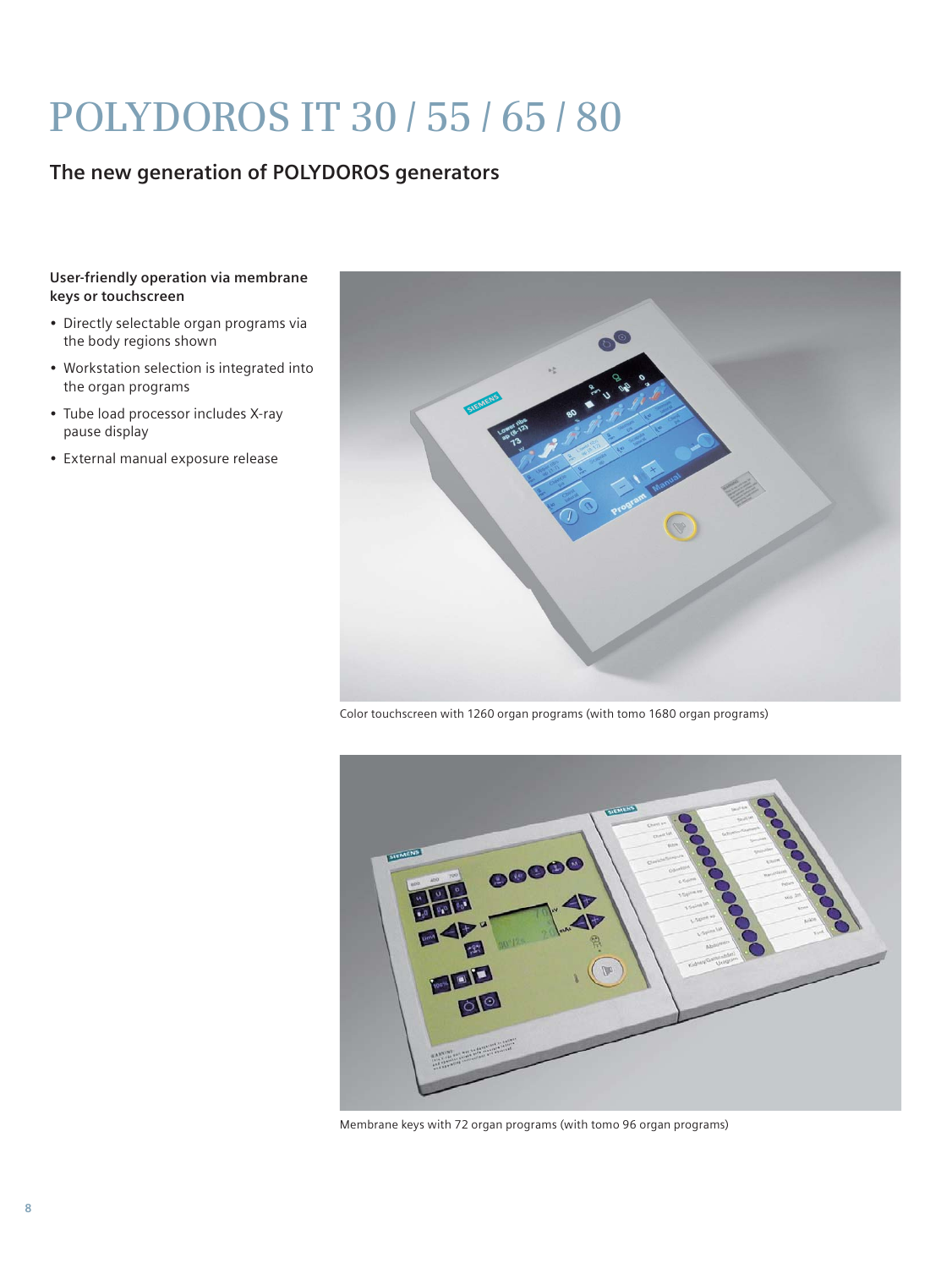| <b>Patient table</b>                       |                                                                                                                                                                  |
|--------------------------------------------|------------------------------------------------------------------------------------------------------------------------------------------------------------------|
| Tabletop width                             | 80 cm                                                                                                                                                            |
| Tabletop length                            | 240 cm                                                                                                                                                           |
| Tabletop height (variable, motorized)      | $59.8 - 88.8$ cm                                                                                                                                                 |
| X-ray absorption                           | $\leq$ 0.6 mm Al                                                                                                                                                 |
| Tabletop travel                            | longitudinal $\pm$ 48 cm; transverse $\pm$ 13.75 cm                                                                                                              |
| Tabletop material                          | composite material                                                                                                                                               |
| Tabletop-to-film distance                  | 53 mm $\pm$ 2 mm                                                                                                                                                 |
| Max. patient weight                        | 227 kg (in normal position) (500 lbs)                                                                                                                            |
|                                            |                                                                                                                                                                  |
| 3D TOP ceiling-mounted tube support        |                                                                                                                                                                  |
| Travel range                               | longitudinal 354 cm; transverse: 222 cm (optional 322 cm)                                                                                                        |
| Vertical lift                              | 150 cm                                                                                                                                                           |
| Focus-ceiling distance                     | 87.4 cm                                                                                                                                                          |
| Tube rotation                              | about vertical axis:<br>+ 154°, - 182°; detents every 90°<br>about horizontal axis: $\pm$ 120°, detent 0°; $\pm$ 90°                                             |
| <b>Catapult Bucky</b>                      |                                                                                                                                                                  |
|                                            |                                                                                                                                                                  |
| Cassette formats                           | all cassette formats according to IEC, DIN, ANSI standards from<br>13 cm x 18 cm to 35 cm x 43 cm or 5" x 7" to 14" x 17",<br>vertical and horizontal            |
| Moving transparent grid                    | Pb 12/40; $f_0 = 115$ cm                                                                                                                                         |
| Travel along longitudinal table axis       | left 33 cm; right 28 cm (with optional collision sensing 26 cm)                                                                                                  |
| <b>Tube support</b>                        |                                                                                                                                                                  |
| Travel range                               | 160 cm                                                                                                                                                           |
| Tube support rotation                      | $180^{\circ}$ (± 90 $^{\circ}$ )                                                                                                                                 |
| Tube rotation                              | about horizontal axis $\pm$ 120°; detent 0° $\pm$ 90°                                                                                                            |
| Focus-to-floor distance                    | $\leq$ 42 cm to 198 cm                                                                                                                                           |
|                                            |                                                                                                                                                                  |
| Tomographic equipment                      |                                                                                                                                                                  |
| All settings via central operating console |                                                                                                                                                                  |
| Tomographic exposures                      | planigraphic principle;<br>$SID = 115$ or 102 cm<br>$40^\circ$ with 1.2 s and 2.0 s<br>$30^\circ$ with 0.8 s<br>$20^\circ$ with 0.6 s<br>8° with 0.4 s and 0.8 s |
| Tomographic height                         | 3 mm to 250 mm, digitally adjustable                                                                                                                             |
| Tomographic height light localizer*        | Display via light localizer on patient's body in range from 30 to 250 mm,<br>with mirror control                                                                 |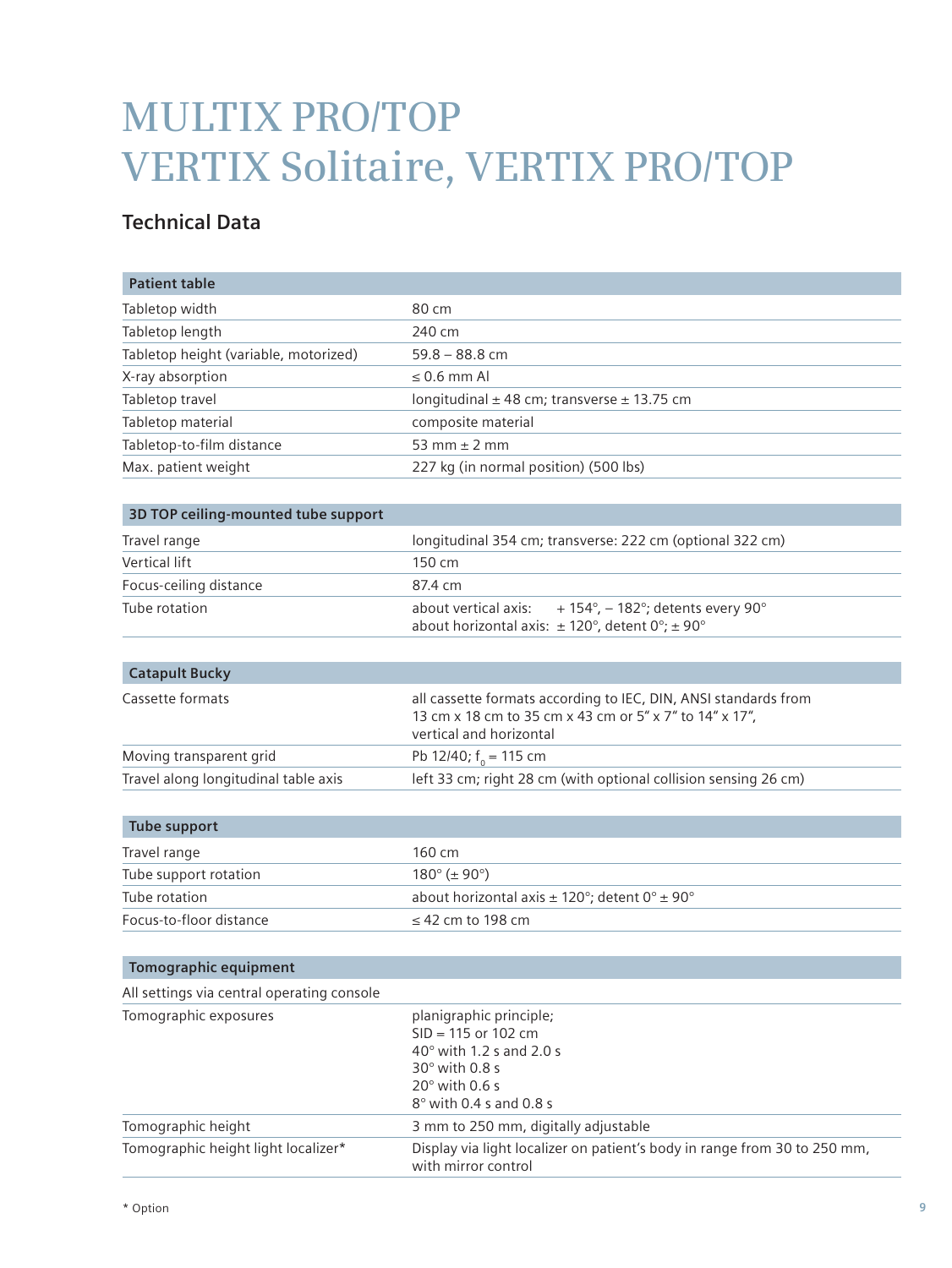### **Technical Data**

#### **Collimator**

Light localizer, square collimator, manually selectable filters or motorized with ACSS, rails for supplementary filters, measurement chamber for dose area product can be integrated\* in the collimator with ACSS, collimator rotatable  $\pm 45^{\circ}$ 

| VERTIX PRO* / TOP* Bucky wall stand                  |                                                                                                                                                       |                                              |                                                                                       |              |                 |                 |  |
|------------------------------------------------------|-------------------------------------------------------------------------------------------------------------------------------------------------------|----------------------------------------------|---------------------------------------------------------------------------------------|--------------|-----------------|-----------------|--|
| VERTIX PRO*                                          |                                                                                                                                                       | Bucky wall stand, ACSS***                    |                                                                                       |              |                 |                 |  |
| <b>VERTIX TOP*</b>                                   |                                                                                                                                                       | Bucky wall stand, ACSS***                    |                                                                                       |              |                 |                 |  |
| Cassette trays                                       | Right or left operation (specify when ordering)                                                                                                       |                                              |                                                                                       |              |                 |                 |  |
| Vertical lift                                        | 152 cm                                                                                                                                                |                                              |                                                                                       |              |                 |                 |  |
| Central beam height                                  |                                                                                                                                                       | 38 cm to 190 cm $\pm$ 2 cm above floor level |                                                                                       |              |                 |                 |  |
| Cassette formats                                     | all cassette formats according to IEC, DIN, ANSI standards<br>from 13 cm x 18 cm to 35 cm x 43 cm or 5" x 7" to 14" x 17",<br>vertical and horizontal |                                              |                                                                                       |              |                 |                 |  |
| Moving transparent grid                              |                                                                                                                                                       |                                              | Pb 13/70; f <sub>0</sub> 115, f <sub>0</sub> 150, f <sub>0</sub> 180 cm <sup>**</sup> |              |                 |                 |  |
| Object-to-film distance                              | $\leq$ 42 mm                                                                                                                                          |                                              |                                                                                       |              |                 |                 |  |
| <b>VERTIX TOP</b>                                    | tiltable Bucky + 90 $\degree$ /- 20 $\degree$ with detent at 0 $\degree$                                                                              |                                              |                                                                                       |              |                 |                 |  |
| X-ray absorption                                     | $\leq$ 0.55 mm Al                                                                                                                                     |                                              |                                                                                       |              |                 |                 |  |
| <b>High-frequency generators</b>                     |                                                                                                                                                       |                                              |                                                                                       |              |                 |                 |  |
| <b>POLYDOROS</b>                                     | IT 30 <sup>1</sup>                                                                                                                                    | <b>IT 55</b>                                 | IT 65                                                                                 | <b>IT 80</b> | $LX$ 50 $*$     | SX 80*          |  |
| Output in kW (IEC 601)                               | 30                                                                                                                                                    | 55                                           | 65                                                                                    | 80           | 50              | 80              |  |
| Exposure voltage                                     | 40 kV to 150 kV                                                                                                                                       |                                              |                                                                                       |              |                 |                 |  |
| X-ray tube connection<br>(dual-focus X-ray assembly) | 1                                                                                                                                                     | 1                                            | 1                                                                                     | 1            | 2               | 2               |  |
| Shortest exposure time                               | 2 ms                                                                                                                                                  | 2 ms                                         | 2 ms                                                                                  | 2 ms         | 1 <sub>ms</sub> | 1 <sub>ms</sub> |  |
| mAs area (mA)                                        | $0.5 - 500$                                                                                                                                           | $0.5 - 800$                                  | $0.5 - 800$                                                                           | $0.5 - 800$  | $0.5 - 800$     | $0.5 - 800$     |  |

**10** 1) Optional energy storage unit (ESU)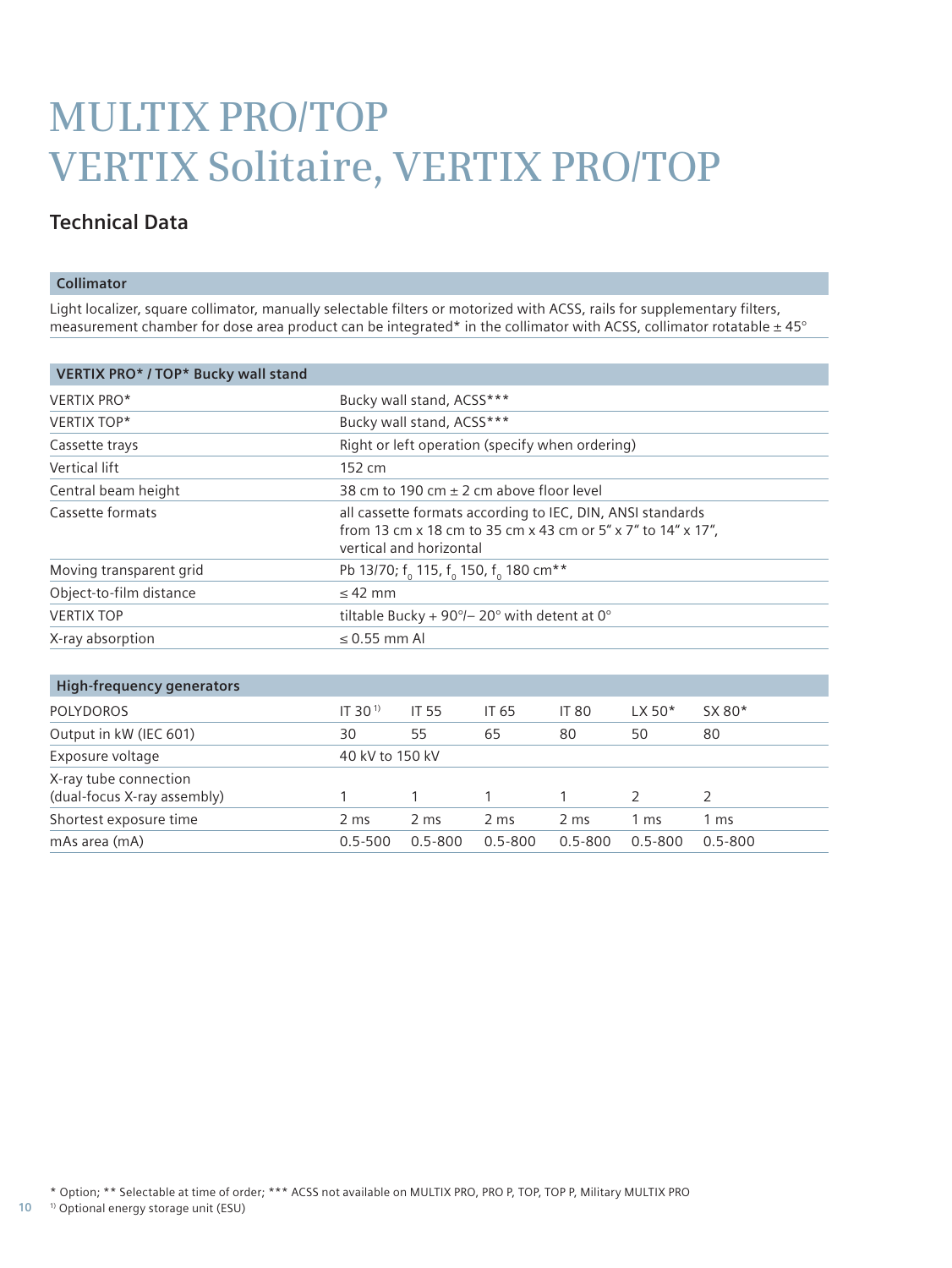| <b>OPTILIX 150/30/50 HC-100</b> |       |                                                                         | OPTITOP 150/40/80 HC-100*           |
|---------------------------------|-------|-------------------------------------------------------------------------|-------------------------------------|
| 150 kV                          |       | 150 kV                                                                  |                                     |
| 0.6                             | 1.0   | 0.6                                                                     | 1.0                                 |
| 30 kW                           | 50 kW | 40 kW                                                                   | 80 kW                               |
| 45 kW                           | 75 kW | 52 kW                                                                   | 103 kW                              |
| $12^{\circ}$                    |       | $12^{\circ}$                                                            |                                     |
|                                 |       |                                                                         | 120,000 J/min. (160,000 HU/min.)    |
| 450,000 J (600,000 HU)          |       | 580,000 J (783,000 HU)                                                  |                                     |
| 1,800,000 J<br>$(2,430,000$ HU) |       | 1,800,000 J<br>$(2,430,000$ HU)                                         |                                     |
|                                 |       |                                                                         | 150/180 Hz (8,500 to 10,800 U/min.) |
| $\geq$ 2.5 mm Al/80 kV          |       | $\geq$ 2.5 mm Al/80 kV                                                  |                                     |
| 26 kg                           |       | 26 kg                                                                   |                                     |
|                                 |       | 120,000 J/min. (160,000 HU/min.)<br>150/180 Hz (8,500 to 10,800 U/min.) |                                     |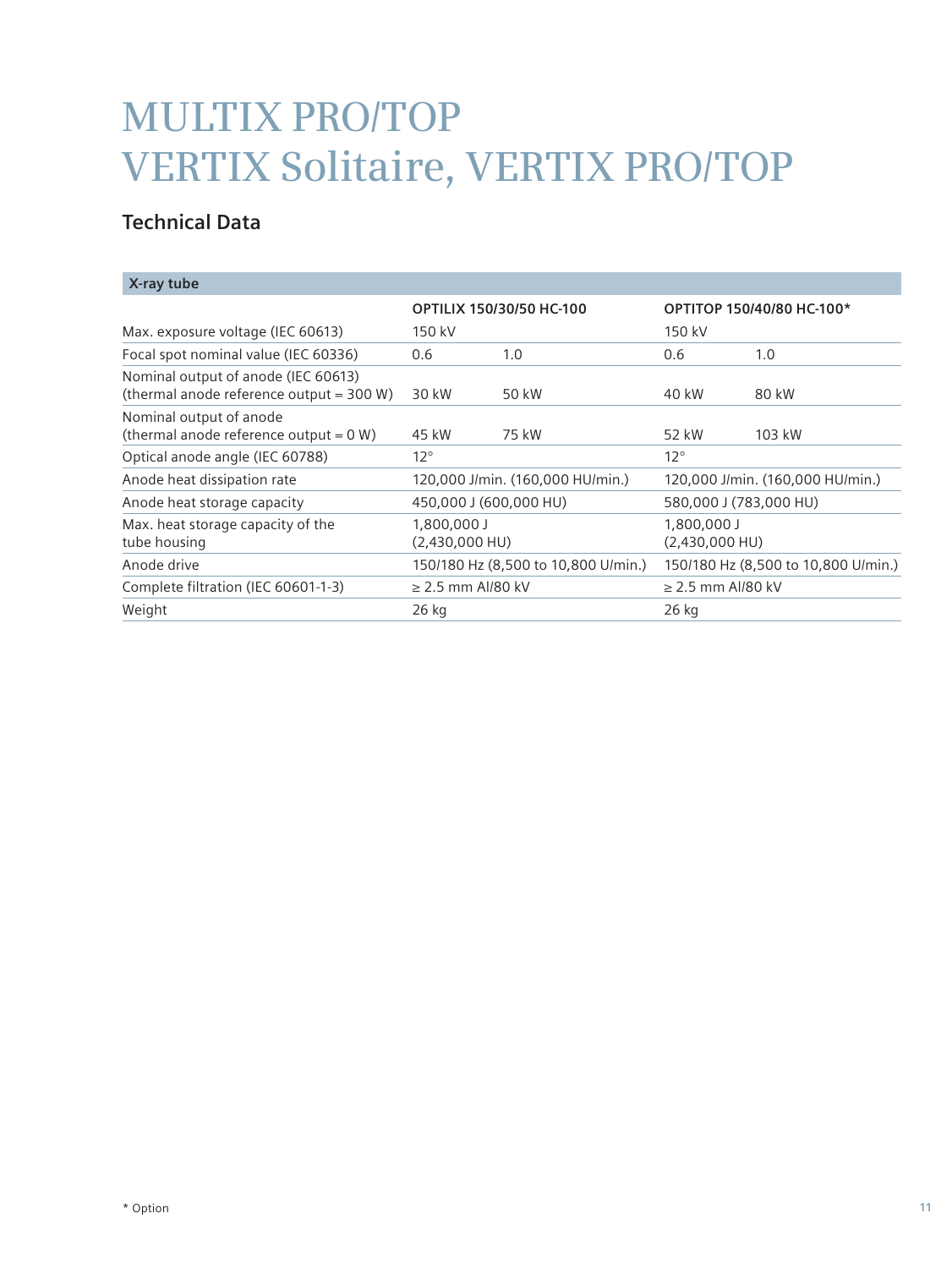| <b>Installation data</b>                |                                                                    |                                                                                       |  |
|-----------------------------------------|--------------------------------------------------------------------|---------------------------------------------------------------------------------------|--|
| Line voltage (IEC 038) at the generator | 3-phase 400, 440, 480 V, 50/60 Hz (440, 480 V via pre-transformer) |                                                                                       |  |
| Permitted tolerance for line voltage    | ±10%                                                               |                                                                                       |  |
| Heat dissipation                        | approx. 300 W                                                      |                                                                                       |  |
| Ambient conditions (operation)          |                                                                    |                                                                                       |  |
| System                                  | Temperature range:<br>Relative humidity:<br>Barometric pressure:   | $+10\degree$ C to $+40\degree$ C<br>20% to 75% below dew point<br>700 hPa to 1060 hPa |  |
| X-ray tube                              | Temperature range:<br>Relative humidity:<br>Barometric pressure:   | + 10 °C to + 40 °C<br>30% to 75% below dew point<br>700 hPa to 1060 hPa               |  |
| System                                  | Approx. weight                                                     | <b>Power consumption</b>                                                              |  |
| <b>MULTIX PRO</b>                       | 680 kg                                                             | 1.5 kVA                                                                               |  |
| Military MULTIX PRO                     | 700 kg                                                             | $1.5$ kVA                                                                             |  |
| <b>MULTIX PRO P</b>                     | 750 kg                                                             | 1.5 kVA                                                                               |  |
| <b>MULTIX TOP</b>                       | 360 kg                                                             | 1.5 kVA                                                                               |  |
| <b>MULTIX TOP P</b>                     | 360 kg                                                             | 1.5 kVA                                                                               |  |
| <b>MULTIX TOP ACSS</b>                  | 360 kg                                                             | 1.5 kVA                                                                               |  |
| <b>MULTIX TOP ACSS N</b>                | 360 kg                                                             | 1.5 kVA                                                                               |  |
| <b>MULTIX TOP ACSS P</b>                | 360 kg                                                             | $1.5$ kVA                                                                             |  |
| <b>MULTIX TOP ACSS PN</b>               | 360 kg                                                             | 1.5 kVA                                                                               |  |
| 3D-TOP ceiling stand                    | $347 - 361$ kg                                                     |                                                                                       |  |
| <b>VERTIX PRO</b>                       | 160 kg                                                             |                                                                                       |  |
| <b>VERTIX TOP</b>                       | 205 kg                                                             |                                                                                       |  |
| <b>VERTIX Solitaire</b>                 | 450 kg                                                             | $0.6$ kVA                                                                             |  |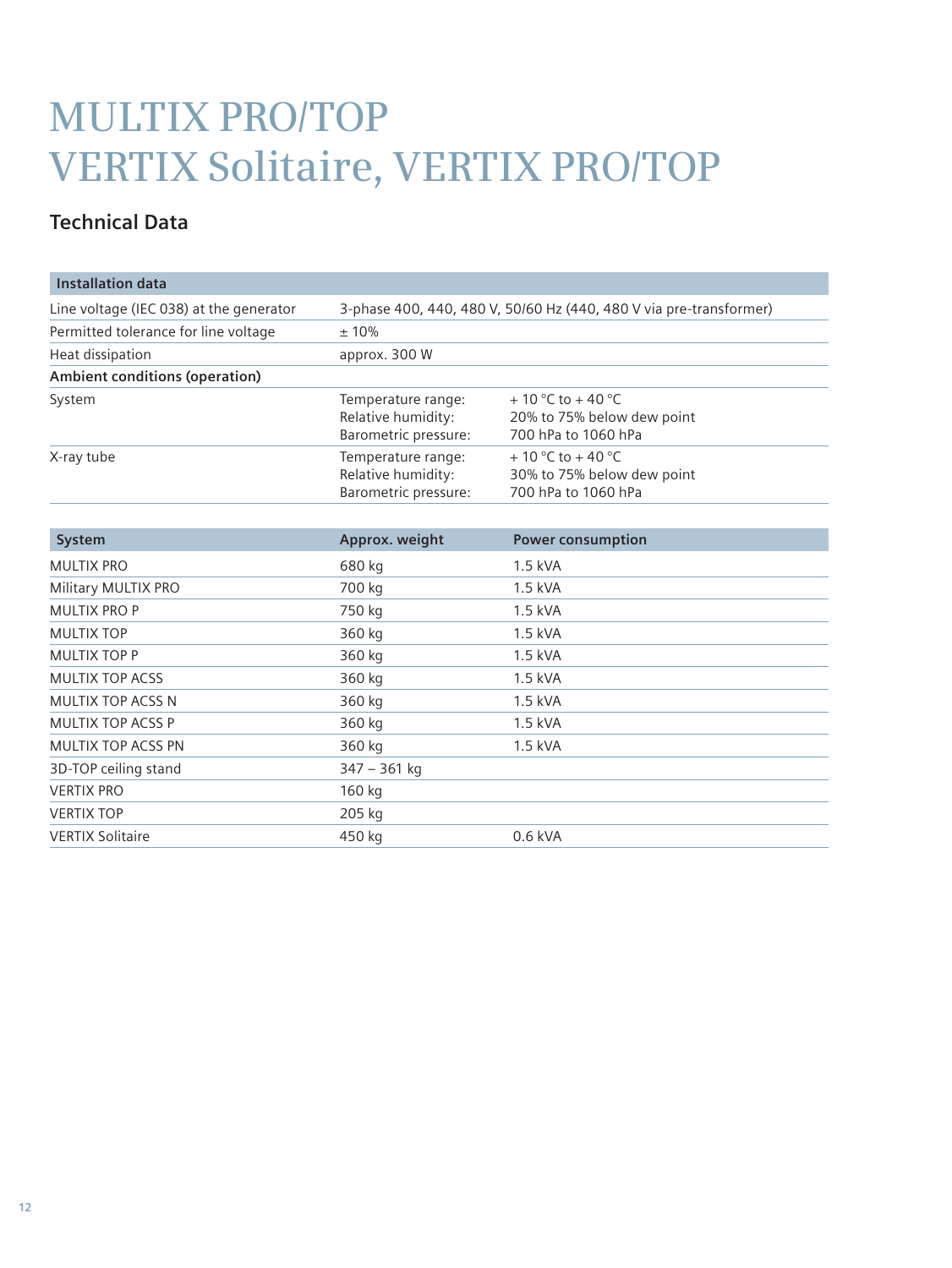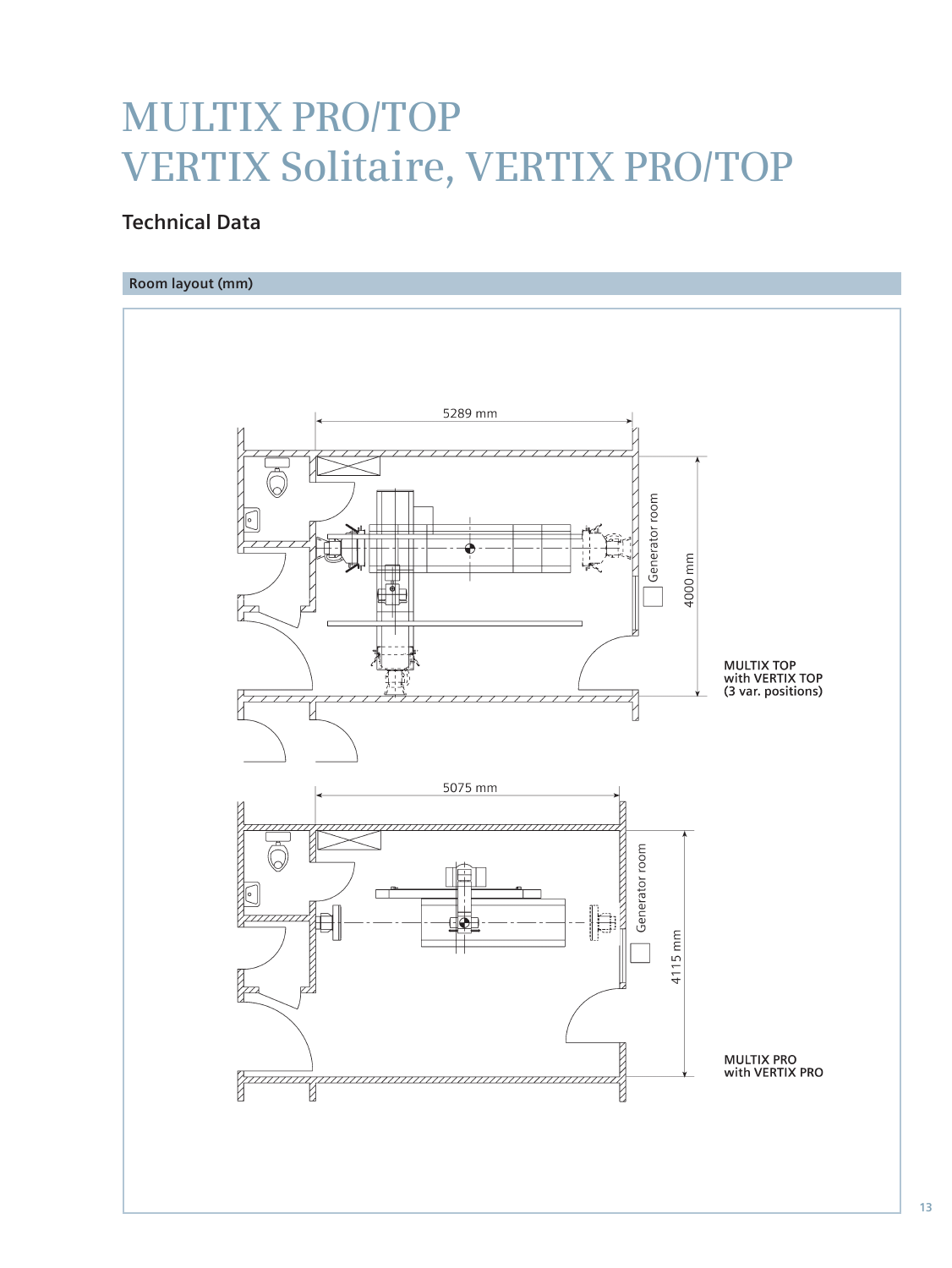### **Technical Data**

### **Operations**



*Ergonomics is a key advantage in handling the catapult Bucky. There is extra room for loading the cassettes, regardless of the format. This is a new standard in userfriendliness.*



*Kick-switch – at the top of a user's wish list. Prevents accidental contact with the switches by a patient or accompanying person.*



*With the catapult Bucky either in the table or wall stand, you are able to remove the grid for pediatric examinations or change it to another SID range.*



*Motorized filter for ACSS collimation. The copper filters (0.1 to 0.3 mm) are automatically inserted with the push of a button.*



*Remote control\** 



*Collision sensing\**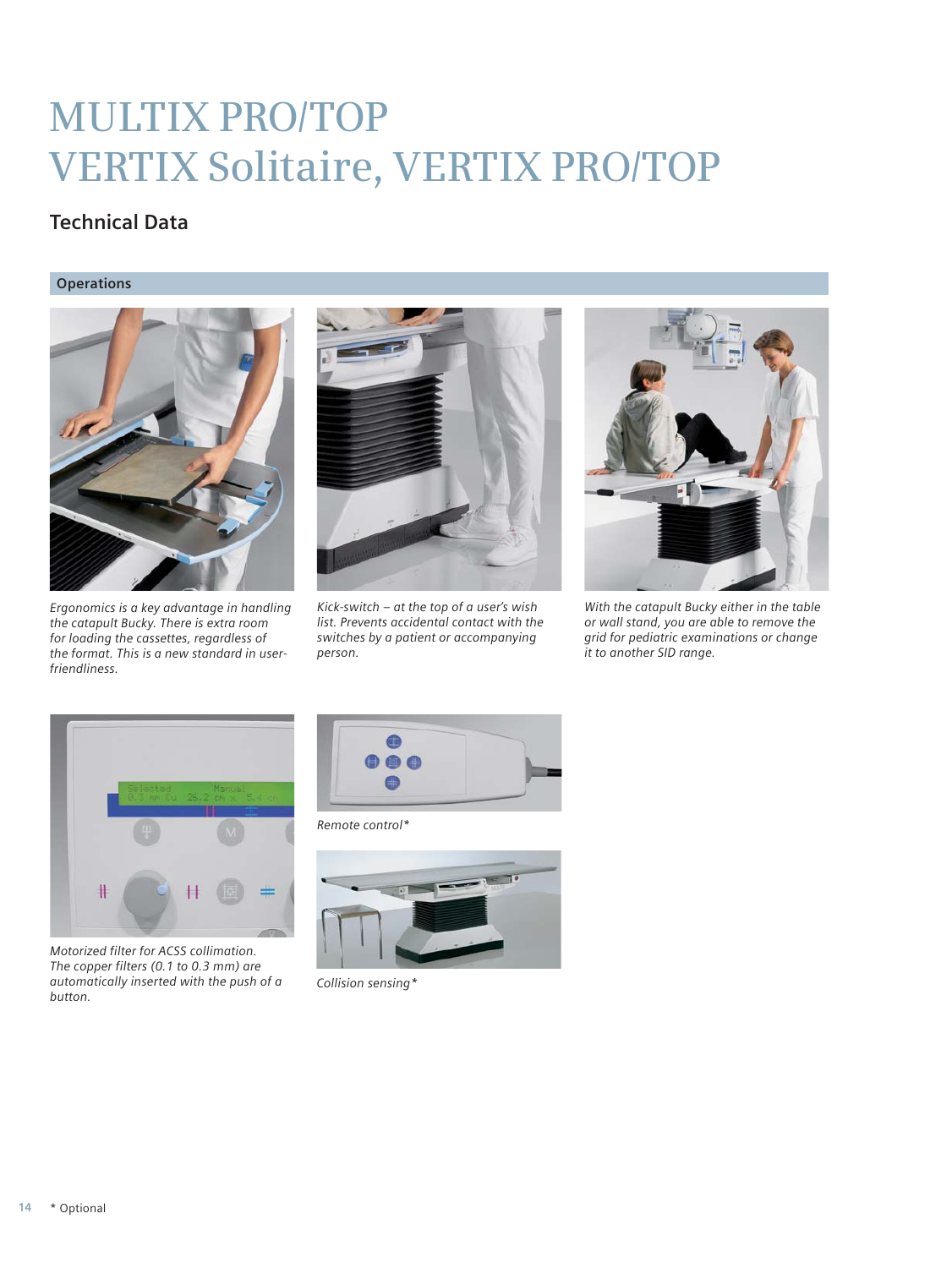### **Technical Data**

#### **Accessories**



*Tomographic height light localizer\* Cassette holder\*, rail-mounted Cassette holder\*, free-standing*



*Compression belt\* Patient handgrip (standard)*



*BABIX holder\* BABIX U-shaped\* Lateral patient handgrip\* BABIX retainer\* for BABIX U-shaped*



*Hand switch\* Footswitch for tabletop lock\* Footswitch for height adjustment\**



*Three-field templates\* Filters\* Holder for 8 supplemental filters\**



*VERTIX PRO\* / TOP\* patient stretch grip*